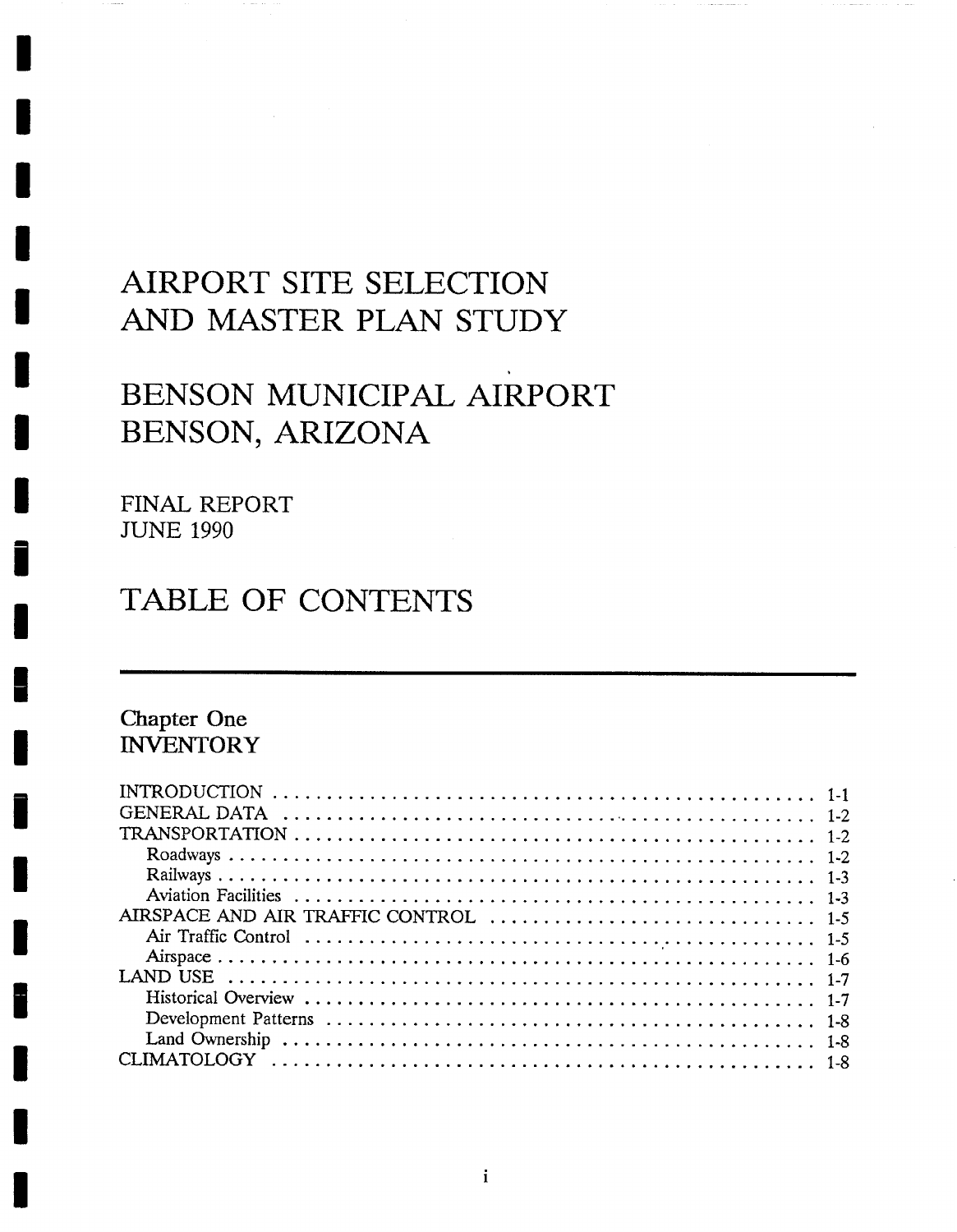## **Chapter Two AVIATION DEMAND FORECASTS**

| $2 - 19$ |
|----------|
| - 2-20   |
|          |
|          |
|          |
|          |

## **Chapter Three**  FACILITY REQUIREMENTS

| $3 - 11$ |  |
|----------|--|
|          |  |

# **Chapter Four PRELIMINARY SITE ANALYSIS**

| DETERMINATION OF POTENTIAL SEARCH AREA  4-1 |  |
|---------------------------------------------|--|
|                                             |  |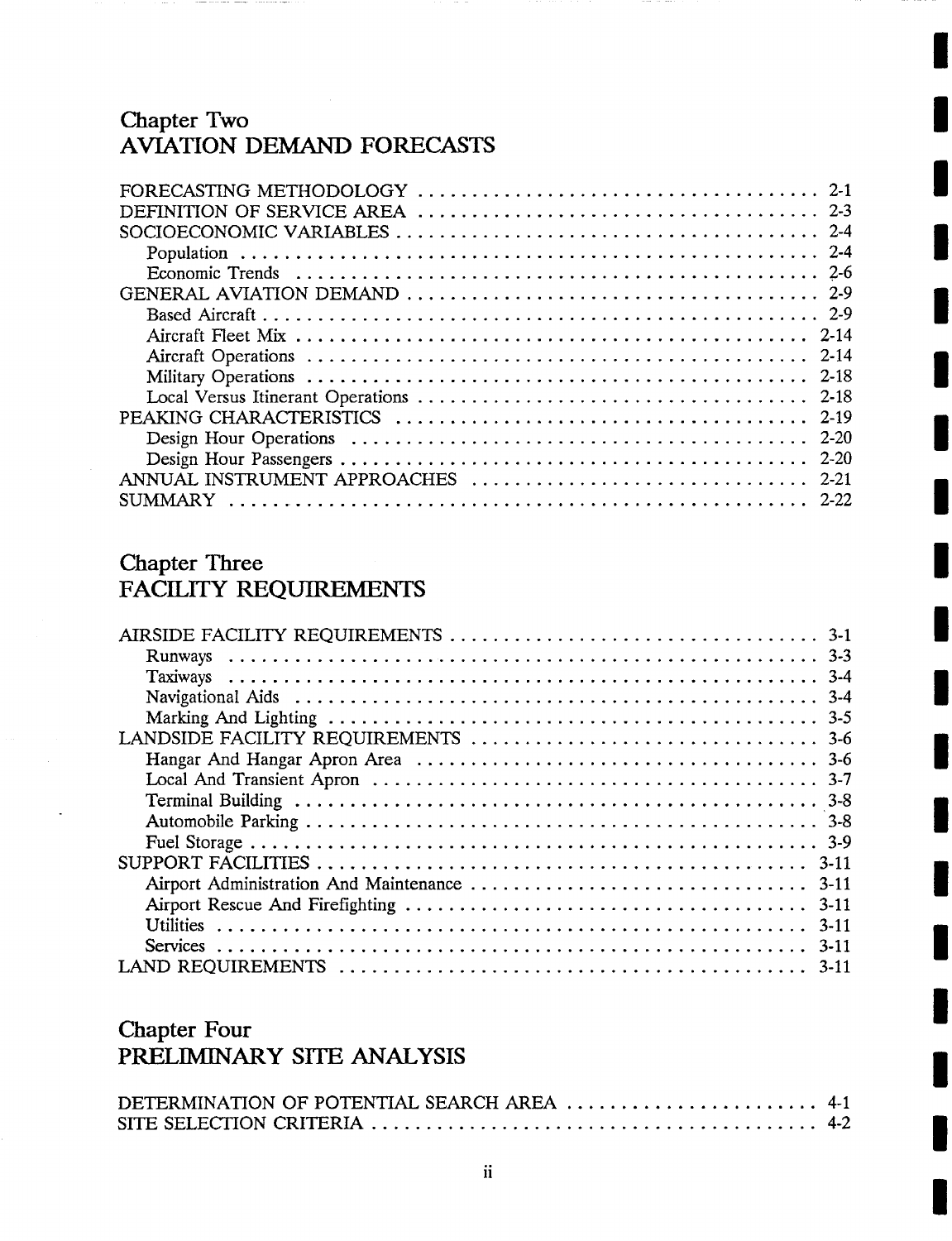# Chapter Four (Continued)

İ

 $\blacksquare$ 

ļ.

| $4 - 3$                                      |  |
|----------------------------------------------|--|
| IDENTIFICATION OF PRELIMINARY SITES<br>$4-4$ |  |
| Site A                                       |  |
| Site B                                       |  |
| $\operatorname{Site} C$<br>4.5               |  |
| Site D                                       |  |
| Site E<br>$4-5$                              |  |
| Site F                                       |  |
| Site G<br>$4-6$                              |  |
| Site H<br>$4-6$                              |  |
|                                              |  |
|                                              |  |
| Site K                                       |  |
| Site L<br>$4 - 7$                            |  |
| $4-8$                                        |  |
| PRELIMINARY SITE SCREENING ANALYSIS          |  |

# **Chapter Five** SITE SELECTION

| $5 - 11$ |
|----------|
|          |
|          |

# Chapter Six<br>AIRPORT PLANS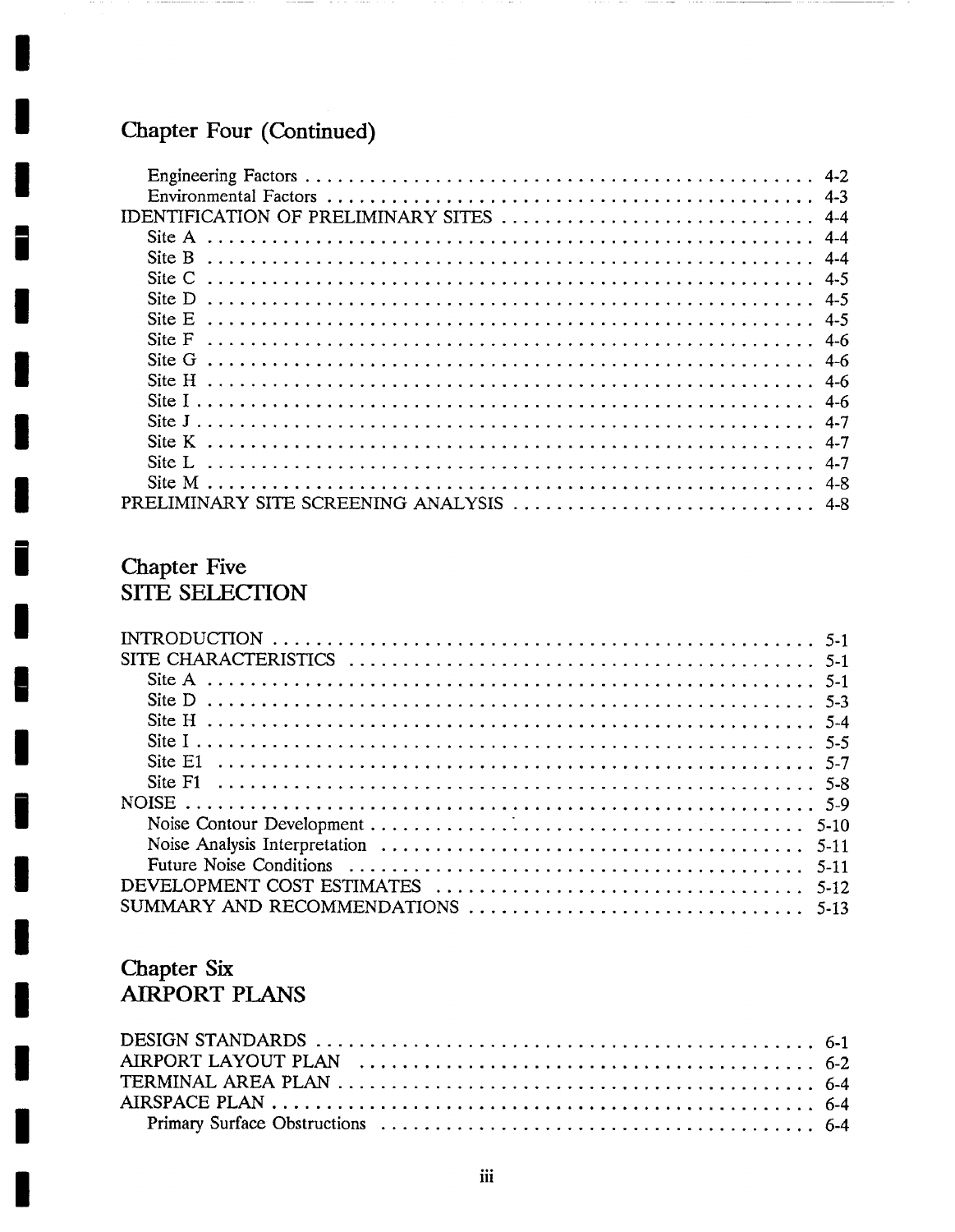| RUNWAY PROTECTION ZONES PLAN $\ldots \ldots \ldots \ldots \ldots \ldots \ldots \ldots \ldots$ 6-5 |  |
|---------------------------------------------------------------------------------------------------|--|
|                                                                                                   |  |

## **Chapter Seven ENVIRONMENTAL EVALUATION**

| PROPOSED                                           |  |
|----------------------------------------------------|--|
| ENVIRONMENTAL CONSEQUENCES - SPECIFIC IMPACTS  7-2 |  |
|                                                    |  |
|                                                    |  |
|                                                    |  |
|                                                    |  |
|                                                    |  |
|                                                    |  |
|                                                    |  |
|                                                    |  |
|                                                    |  |
|                                                    |  |
|                                                    |  |
|                                                    |  |
|                                                    |  |
|                                                    |  |
|                                                    |  |
|                                                    |  |
|                                                    |  |
|                                                    |  |
|                                                    |  |
|                                                    |  |
|                                                    |  |

# **Chapter Eight**  DEVELOPMENT COSTS AND SCHEDULING

| AIRPORT DEVELOPMENT SCHEDULE AND COST SUMMARIES  8-3 |  |
|------------------------------------------------------|--|
|                                                      |  |
| FINANCING THE LOCAL SHARE OF                         |  |
|                                                      |  |
|                                                      |  |
|                                                      |  |
|                                                      |  |
|                                                      |  |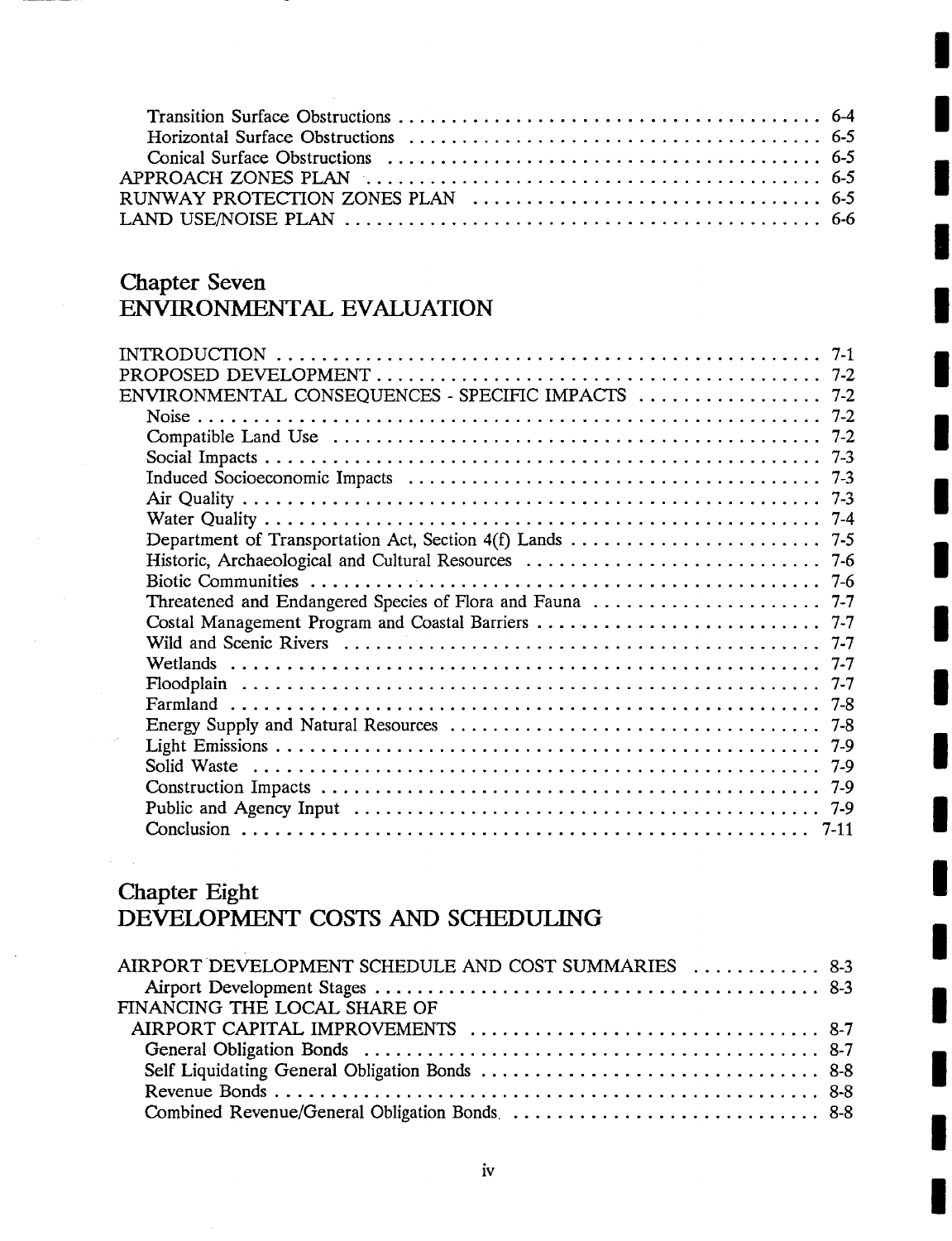$\hat{\mathbf{r}}$ 

# **EXHIBITS**

 $\overline{\phantom{a}}$ 

L

 $\overline{\phantom{a}}$ 

 $\bar{z}$ 

 $\gamma_{\rm in}$ 

 $\bar{z}$ 

| 1A<br>1B<br>1 <sup>C</sup><br>1D<br>1E<br>1F | MAJOR TRANSPORTATION CORRIDORS<br>AVIATION FACILITIES                                                | after page 1-2<br>after page 1-3<br>after page 1-3<br>after page 1-6<br>after page 1-8<br>after page 1-8 |
|----------------------------------------------|------------------------------------------------------------------------------------------------------|----------------------------------------------------------------------------------------------------------|
| 2A<br>2B<br>2C                               | BASED AIRCRAFT FORECASTS  after page 2-13<br>OPERATIONS FORECAST  after page 2-18                    |                                                                                                          |
| 3A<br>3B                                     | AIRSIDE FACILITY REQUIREMENTS  after page 3-6                                                        |                                                                                                          |
| 3 <sub>C</sub>                               | LANDSIDE FACILITY REQUIREMENTS  after page 3-10                                                      |                                                                                                          |
|                                              | TYPICAL AIRPORT LAYOUT  after page 3-11                                                              |                                                                                                          |
| 4A                                           |                                                                                                      |                                                                                                          |
| 5A                                           | FINAL CANDIDATE SITES                                                                                | after page 5-2                                                                                           |
| 5B                                           | AIRPORT LAYOUT - SITE A                                                                              | after page 5-2                                                                                           |
| 5C                                           | AIRPORT LAYOUT - SITE D                                                                              | after page 5-4                                                                                           |
| 5D                                           | AIRPORT LAYOUT - SITE H.                                                                             | after page 5-4                                                                                           |
| 5E                                           | AIRPORT LAYOUT - SITE I                                                                              | after page 5-6                                                                                           |
| 5F                                           | AIRPORT LAYOUT - SITE E1                                                                             | after page 5-8                                                                                           |
| 5G                                           | AIRPORT LAYOUT - SITE F1                                                                             | after page 5-8                                                                                           |
| 5H                                           | SITE F1 ACCESS $\ldots \ldots \ldots \ldots \ldots \ldots \ldots \ldots \ldots \ldots \ldots \ldots$ | after page 5-8                                                                                           |
| 5I                                           | 2010 NOISE CONTOURS - SITE A  after page 5-12                                                        |                                                                                                          |
| 5J                                           | 2010 NOISE CONTOURS - SITE D  after page 5-12                                                        |                                                                                                          |
| 5K                                           | 2010 NOISE CONTOURS - SITE H  after page 5-12                                                        |                                                                                                          |
| 5L                                           | 2010 NOISE CONTOURS - SITE I  after page 5-12                                                        |                                                                                                          |
| 5M                                           | 2010 NOISE CONTOURS - SITE E1  after page 5-12                                                       |                                                                                                          |
| 5N                                           | 2010 NOISE CONTOURS - SITE F1  after page 5-12                                                       |                                                                                                          |
| 8A                                           | STAGE I AIRSIDE DEVELOPMENT  after page 8-20                                                         |                                                                                                          |
| 8B                                           |                                                                                                      |                                                                                                          |
| 8C                                           | STAGE II AIRSIDE DEVELOPMENT  after page 8-22                                                        |                                                                                                          |
| 8D                                           | STAGE II LANDSIDE DEVELOPMENT  after page 8-22                                                       |                                                                                                          |
| 8E                                           | STAGE III AIRSIDE DEVELOPMENT  after page 8-24                                                       |                                                                                                          |
| 8F                                           | STAGE III LANDSIDE DEVELOPMENT  after page 8-24                                                      |                                                                                                          |